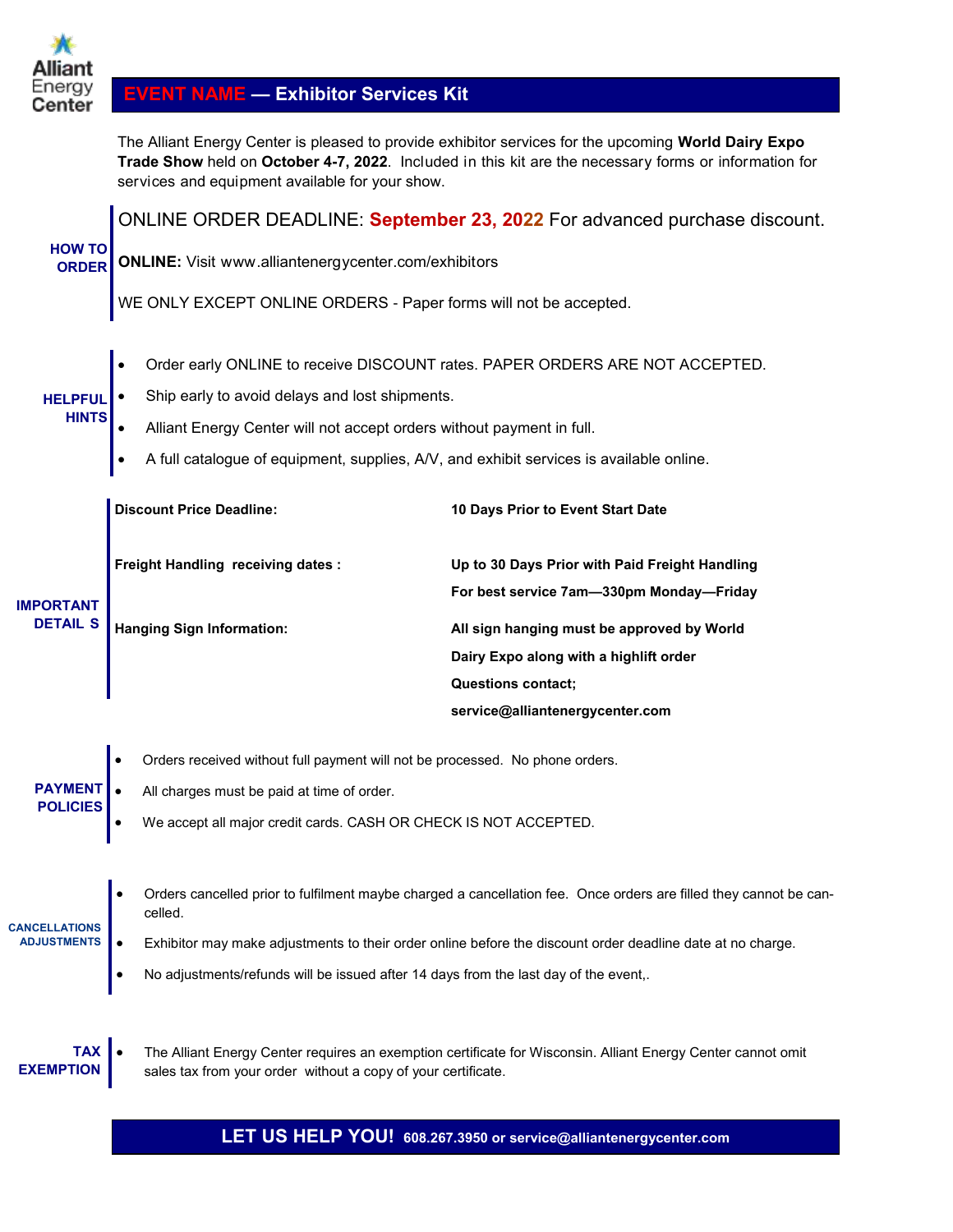| Alliant<br>Energy<br>Center         | <b>GENERAL SHOW INFORMATION</b>                                               |                                                                                                                                                                                                                                                                                           |
|-------------------------------------|-------------------------------------------------------------------------------|-------------------------------------------------------------------------------------------------------------------------------------------------------------------------------------------------------------------------------------------------------------------------------------------|
| <b>CUSTOMER</b><br><b>SERVICE</b>   | $\bullet$<br>$\bullet$                                                        | 608.267.3950 email: service@alliantenergycenter.com<br>Office Hours: Mon - Fri; 8:00am - 4:30pm (Central Standard Time)<br>No telephone or paper orders accepted; please complete and submit your order ONLINE.                                                                           |
| <b>SHOW</b><br><b>CONTACTS</b>      | cripp@wdexpo.com, 608-960-7908                                                | <b>Crystal Ripp, Trade Show &amp; Sponsorship Manager</b><br>Mikayla DeBoer, Trade Show Coordinator<br>mdeboer@wdexpo.com, 608-960-7913                                                                                                                                                   |
| <b>EXHIBITOR</b><br><b>SCHEDULE</b> | <b>Exhibitor Move-In:</b><br><b>Show Hours:</b><br><b>Exhibitor Move Out:</b> | 7 a.m. - 5 p.m. Friday, September 30 through Monday, October 3<br>9 a.m. - 5 p.m. Tuesday, October 4 through Thursday, October 6<br>9 a.m. - 4 p.m. Friday, October 7<br>Move out begins at 4 p.m. on Friday, October 7. You must be fully moved out by 5 p.m.<br>on Saturday, October 8. |

| <b>Freight Handling/Receiving Information</b> |  |
|-----------------------------------------------|--|
|-----------------------------------------------|--|

Receiving Hours:

Mon - Fri 7:00 am—3:30 pm

### **EVENT NAME**

**SHIPPING ADDRESSES**

**Exhibitor Name, Exhibitor Booth Number 1919 Alliant Energy Center Way Madison, WI 53713**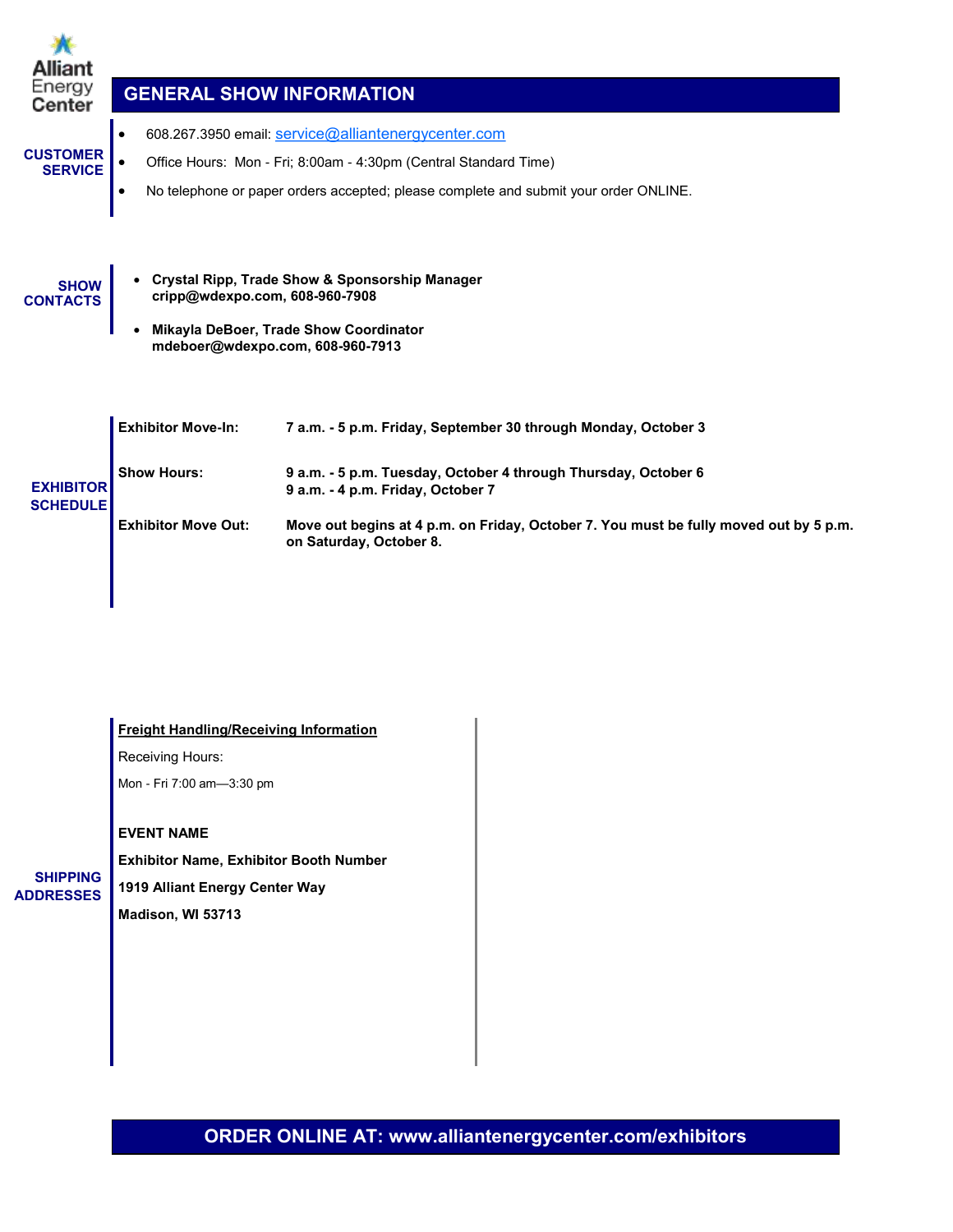| Ж<br><b>Alliant</b><br>:nergy<br>Center | <b>TABLES &amp; CHAIRS ORDER</b><br><b>Skirting Color Selection:</b> |                 |                |                 |              |  |  |
|-----------------------------------------|----------------------------------------------------------------------|-----------------|----------------|-----------------|--------------|--|--|
|                                         | <b>Black</b><br><b>Blue</b>                                          | <b>Burgundy</b> | Red            | White           | Grey         |  |  |
|                                         | <b>Description</b>                                                   | Quantity        | <b>Advance</b> | <b>Standard</b> | <b>Total</b> |  |  |
|                                         | 4' Table Skirt                                                       |                 | \$57.50        | \$69.00         |              |  |  |
|                                         | 6' Table Skirt                                                       |                 | \$69.50        | \$83.40         |              |  |  |
| <b>SKIRTS</b>                           | 8' Table Skirt                                                       |                 | \$92.00        | \$110.40        |              |  |  |
| <b>FOR</b><br><b>TABLES</b>             | 4' all sided table skirt                                             |                 | \$76.50        | \$91.80         |              |  |  |
|                                         | 6' all sided table skirt                                             |                 | \$91.50        | \$109.80        |              |  |  |
|                                         | 8' all sided table skirt                                             |                 | \$119.00       | \$142.80        |              |  |  |
|                                         | 4' L x 30" H                                                         |                 | 28.00<br>\$    | \$33.60         |              |  |  |
|                                         | 6' L x 30" H                                                         |                 | 32.50<br>\$    | \$39.00         |              |  |  |
|                                         | 8' L x 30" H                                                         |                 | \$<br>39.50    | \$47.40         |              |  |  |
| <b>PLAIN</b><br><b>TABLES</b>           | 4' L x 42" H                                                         |                 | \$<br>39.00    | \$46.80         |              |  |  |
|                                         | 6' L x 42" H                                                         |                 | 43.50<br>\$    | \$60.60         |              |  |  |
|                                         | 8' L x 42" H                                                         |                 | 50.50<br>\$    | \$60.60         |              |  |  |
|                                         | White Vinyl, 8' Long (tabletop covering)                             |                 | 16.00<br>\$    | \$26.96         |              |  |  |
|                                         | <b>Statin Top</b>                                                    |                 | 10.50<br>\$    |                 |              |  |  |
|                                         |                                                                      |                 |                |                 |              |  |  |
| <b>COCKTAIL</b>                         | 30" Round, 30" High                                                  |                 | \$28.00        | \$33.60         |              |  |  |
| <b>TABLES</b>                           | 30" Round, 42" High                                                  |                 | \$39.00        | \$46.80         |              |  |  |
|                                         |                                                                      |                 |                |                 |              |  |  |
|                                         | Plastic Chair                                                        |                 | 14.00<br>\$    | \$16.80         |              |  |  |
| <b>CHAIRS</b>                           | Upholstered (Banquet Chair)                                          |                 | 25.00<br>\$    | \$30.00         |              |  |  |
|                                         | Bar Stool with Back                                                  |                 | \$74.00        | \$88.80         |              |  |  |

**SA** 

Not seeing what you need? Additional furniture, accessories and equipment available online.

**LET US HELP YOU! 608.267.3950 or service@alliantenergycenter.com**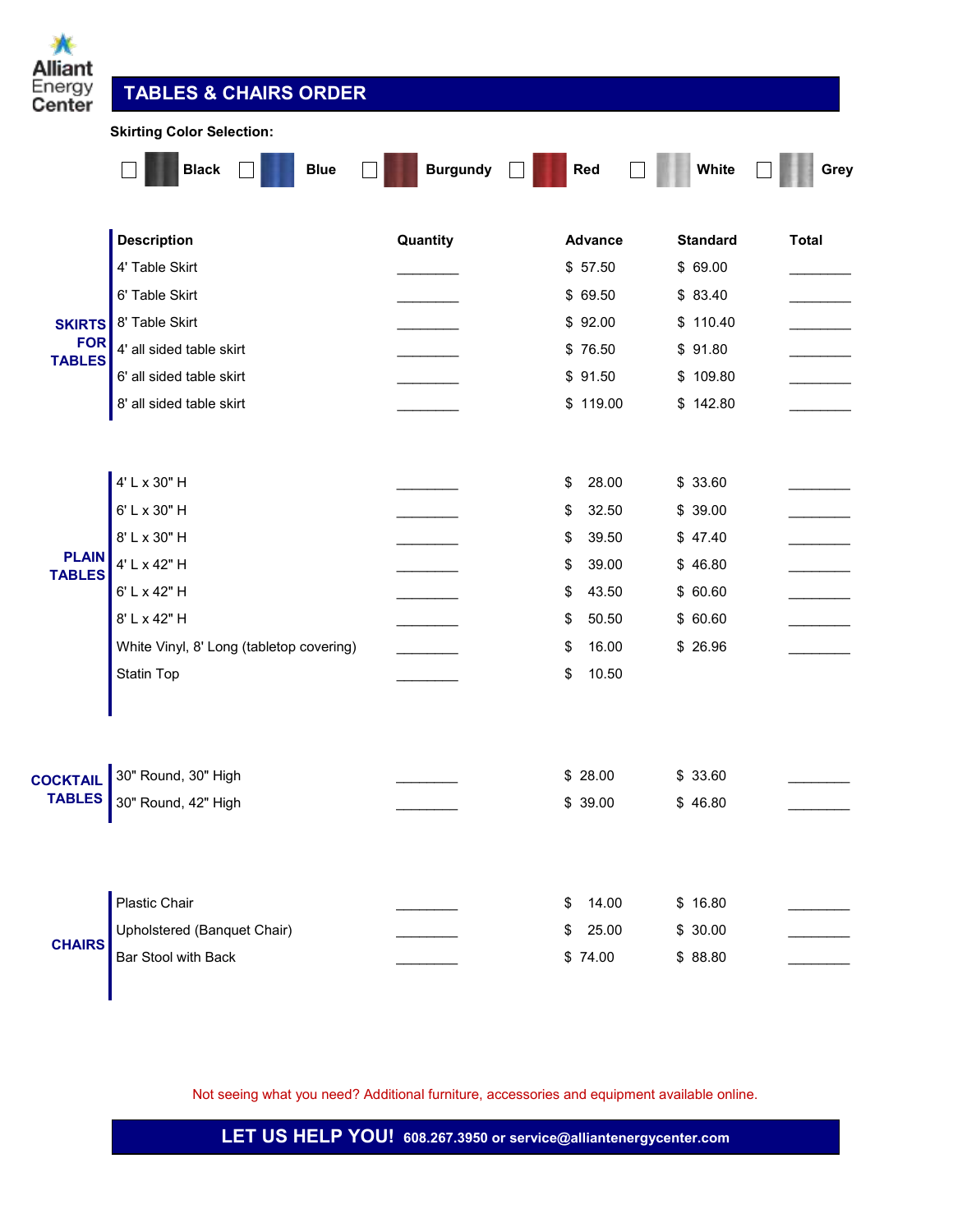

┓ 542

# **BOOTH CARPET & VACUUMING ORDER**

**Color Selection for Standard Carpeting** 

 $\Box$ 

544

Prices include installation, front edge taping and pickup at the close of the show. If your carpet order is different then your booth size you **MUST** include a layout diagram.

> **TI** 5759

一、母子

**The Second State** 

|                         |                                                                    |              |                                                                               | ALC: NO                                                        |                                                                                                                                                                                                                                                                                                                                                                                                                                                                |
|-------------------------|--------------------------------------------------------------------|--------------|-------------------------------------------------------------------------------|----------------------------------------------------------------|----------------------------------------------------------------------------------------------------------------------------------------------------------------------------------------------------------------------------------------------------------------------------------------------------------------------------------------------------------------------------------------------------------------------------------------------------------------|
| <b>Blue</b>             | Green                                                              | <b>Black</b> | Red                                                                           | Gray                                                           |                                                                                                                                                                                                                                                                                                                                                                                                                                                                |
|                         |                                                                    |              |                                                                               |                                                                |                                                                                                                                                                                                                                                                                                                                                                                                                                                                |
| <b>Description</b>      |                                                                    |              | <b>Advance</b>                                                                | <b>Floor</b>                                                   | <b>Total</b>                                                                                                                                                                                                                                                                                                                                                                                                                                                   |
|                         |                                                                    |              |                                                                               |                                                                |                                                                                                                                                                                                                                                                                                                                                                                                                                                                |
|                         |                                                                    |              |                                                                               |                                                                |                                                                                                                                                                                                                                                                                                                                                                                                                                                                |
|                         |                                                                    |              |                                                                               |                                                                |                                                                                                                                                                                                                                                                                                                                                                                                                                                                |
| 10' x 40'               |                                                                    |              | \$536.00                                                                      | 643.20<br>\$                                                   |                                                                                                                                                                                                                                                                                                                                                                                                                                                                |
|                         |                                                                    |              |                                                                               |                                                                |                                                                                                                                                                                                                                                                                                                                                                                                                                                                |
|                         |                                                                    |              |                                                                               |                                                                |                                                                                                                                                                                                                                                                                                                                                                                                                                                                |
| <b>Blue</b>             | <b>Black</b>                                                       | Gray         |                                                                               |                                                                |                                                                                                                                                                                                                                                                                                                                                                                                                                                                |
|                         |                                                                    |              |                                                                               |                                                                |                                                                                                                                                                                                                                                                                                                                                                                                                                                                |
| from your booth size.   |                                                                    |              |                                                                               |                                                                |                                                                                                                                                                                                                                                                                                                                                                                                                                                                |
|                         |                                                                    |              |                                                                               |                                                                |                                                                                                                                                                                                                                                                                                                                                                                                                                                                |
| <b>Carpet Dimension</b> |                                                                    |              | <b>Advance</b>                                                                | <b>Floor</b>                                                   | <b>Total</b>                                                                                                                                                                                                                                                                                                                                                                                                                                                   |
|                         |                                                                    |              |                                                                               |                                                                |                                                                                                                                                                                                                                                                                                                                                                                                                                                                |
|                         |                                                                    |              |                                                                               |                                                                |                                                                                                                                                                                                                                                                                                                                                                                                                                                                |
| <b>Description</b>      |                                                                    |              | <b>Advance</b>                                                                | <b>Floor</b>                                                   | <b>Total</b>                                                                                                                                                                                                                                                                                                                                                                                                                                                   |
|                         |                                                                    |              | \$134.00                                                                      | 160.80<br>\$                                                   |                                                                                                                                                                                                                                                                                                                                                                                                                                                                |
| 10' x 20'               |                                                                    |              | \$268.00                                                                      | \$<br>321.60                                                   |                                                                                                                                                                                                                                                                                                                                                                                                                                                                |
| 10' x 30'               |                                                                    |              | \$402.00                                                                      | \$482.40                                                       |                                                                                                                                                                                                                                                                                                                                                                                                                                                                |
|                         |                                                                    |              |                                                                               | \$                                                             |                                                                                                                                                                                                                                                                                                                                                                                                                                                                |
| <b>Custom Padding</b>   |                                                                    |              | $$1.55$ sq ft                                                                 | \$1.86 sq ft                                                   |                                                                                                                                                                                                                                                                                                                                                                                                                                                                |
|                         |                                                                    |              |                                                                               |                                                                |                                                                                                                                                                                                                                                                                                                                                                                                                                                                |
|                         |                                                                    |              | <b>Advance</b>                                                                | Standard $=$                                                   | <b>Total</b>                                                                                                                                                                                                                                                                                                                                                                                                                                                   |
| 10 X 10 booth size      |                                                                    |              | \$21.00                                                                       | \$25.20                                                        |                                                                                                                                                                                                                                                                                                                                                                                                                                                                |
| 10 X 20 booth size      |                                                                    |              | \$42.00                                                                       | \$50.40                                                        |                                                                                                                                                                                                                                                                                                                                                                                                                                                                |
| 10 X 30 booth size      |                                                                    |              | \$63.00                                                                       | \$75.60                                                        |                                                                                                                                                                                                                                                                                                                                                                                                                                                                |
|                         |                                                                    |              |                                                                               |                                                                |                                                                                                                                                                                                                                                                                                                                                                                                                                                                |
| <b>BOOTH</b>            | 10' x 10'<br>10' x 20'<br>10' x 30'<br>х<br>10' x 10'<br>10' x 40' |              | Quantity<br><b>Color Selection for Custom Carpeting</b><br><b>Square Foot</b> | \$134.00<br>\$ 268.00<br>\$402.00<br>$$1.55$ sq ft<br>\$536.00 | If carpet is ordered in multiples of two or more, the carpets are not guaranteed to be a color match and may not cover your entire<br>booth area. Please provide instructions for carpet if the ordered size does not match your booth size.<br>160.80<br>\$<br>321.60<br>\$<br>482.40<br>\$<br>Custom size booth carpet is available in. You must include a layout for carpet installation if your carpet request size is different<br>\$1.86 sq ft<br>643.20 |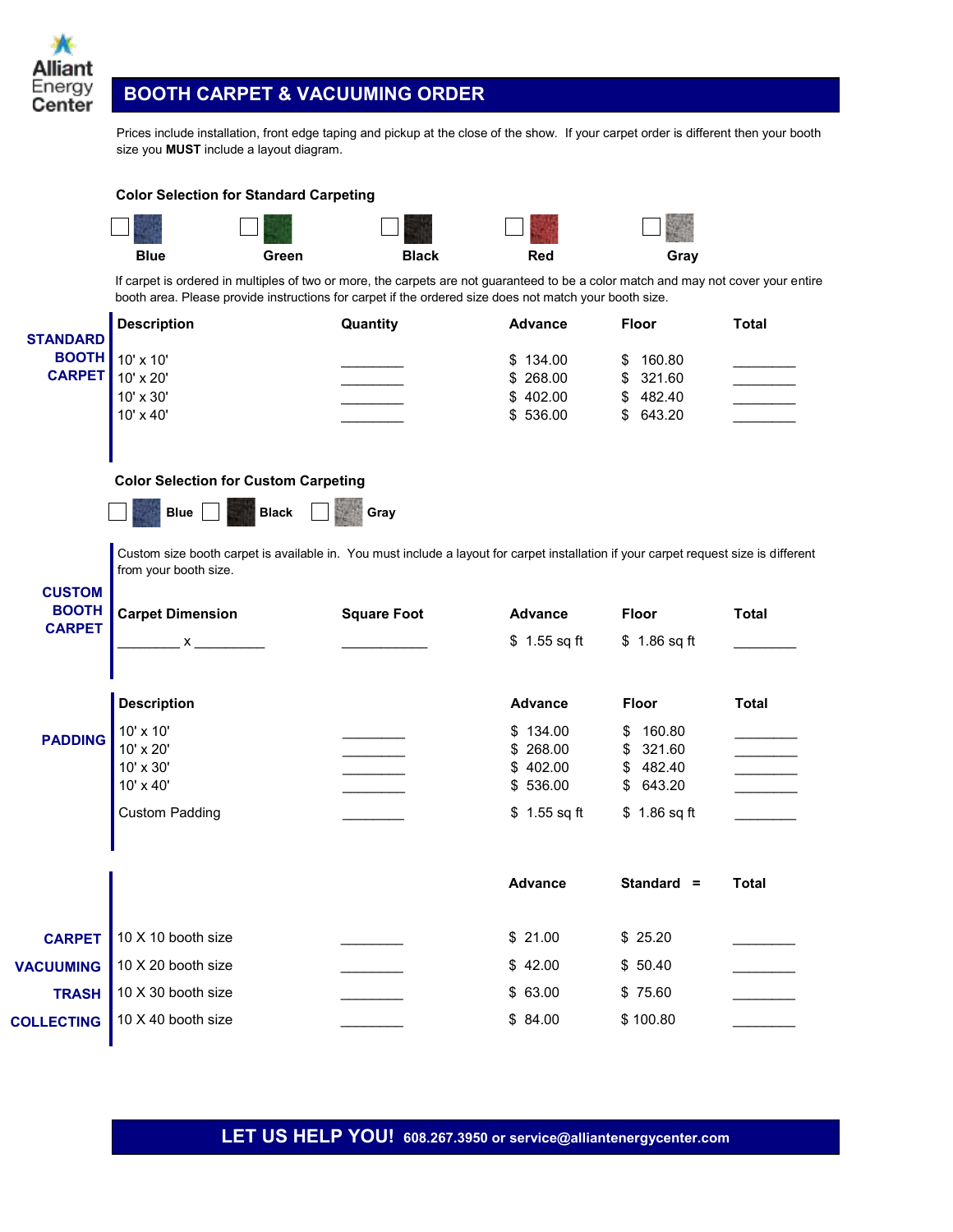

### **SHIPPING INFORMATION / ADDRESSES / RECEIVING DATES**

**GENERAL INFORMATION**

All inbound shipments must have a Bill of Lading (BOL) and/or label showing the number of pieces and weight. The minimum charge for freight 0-50 pounds is \$25.00 plus tax. For shipments over 50 pounds the freight handling charge is \$.50 per pound plus sales tax and is taken from the inbound BOL and/or label with listed weight. Shipments arriving without a specified weight on the BOL or label will be assigned an approximate weight by staff.

Freight Handling Fee Includes:

- Receiving / signing for your shipment
- Storage until exhibitor move in
- Delivery to your booth
- Storage of packing materials during the event
- Return of packing materials to the booth after the event
- Outbound load out to carrier

ALL FREIGHT HANDLING FEES must be paid prior to delivery to the booth. If you have prepaid for freight handling, we will have your items in your booth when you arrive to set up. If you have sent items but not paid your handling fee, go to the service desk upon arrival and pay the fee. Your freight will be delivered as time allows. Please prepay to avoid delays.

# **INBOUND**

**INSTRUCTIONS** EXHIBITOR NAME,BOOTH NUMBER 1919 ALLIANT ENERGY CENTER WAY MADISON, WI 53713

DELIVERY PHONE 608-267-3950

EVENT NAME

- Use this address and information on your inbound bill of lading if shipping your freight to the center.
- Receiving hours: M F 7:00 am—3:30 pm
- All shipments must be prepaid: Collect shipments will be refused.
- Weight information must accompany all shipments.

**OUTBOUND INSTRUCTIONS** At the end of the event, pack up your shipment. Each piece (pallet/skit/crate) should be labeled with the correct delivery address. Leave 2 copies of the bill of lading attached to your shipment in your booth. The service desk has generic bill of ladings if you do not have preprinted one. NOTIFY YOUR CARRIER that your shipment is ready for pick up (freight handling does not include shipping costs). Leave your shipment with the bill of ladings in your booth. When your carrier arrives, we will load out and get the drivers signature.

> For FedEx and UPS Ground, you must use the preprinted labels from them AND CALL FOR A PICK UP. We cannot schedule a pick up for either company, it must be done by the customer.

#### **WE ARE NOT RESPONSIBLE FOR ANY SHIPMENTS LEFT POST EVENT UNLESS THE EXHIBITOR HAS PAID FREIGHT HANDLING FEES.**

For any shipment without a designated carrier or shipments that have not been picked up after 4 business days, we will send the shipment out collect on common carrier (usually YRC or UPS Freight)..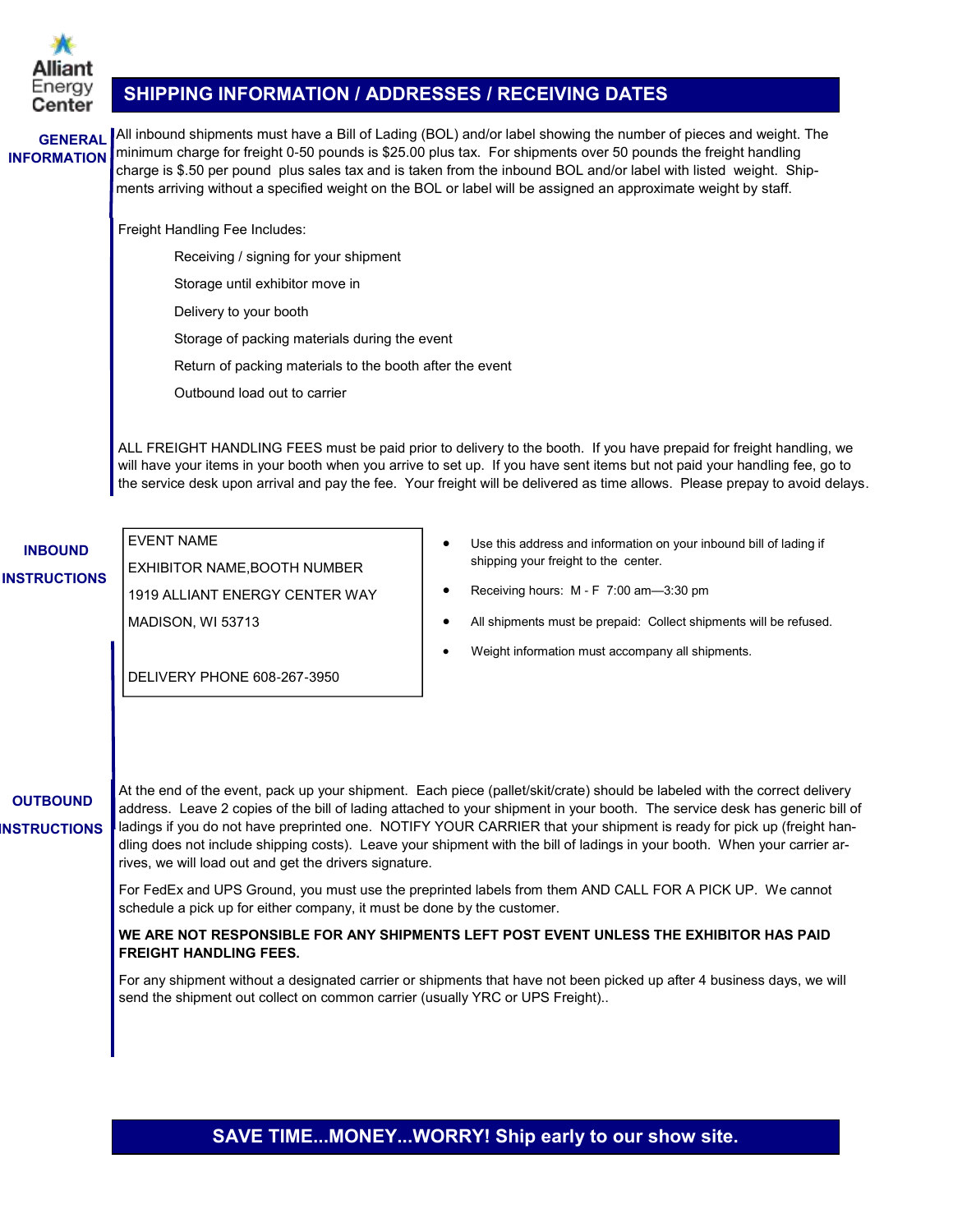| HSLI<br>SUS                                                | <b>HSDR</b>                                                |
|------------------------------------------------------------|------------------------------------------------------------|
| EXHIBITOR MATERIAL                                         | EXHIBITOR MATERIAL                                         |
| DIRECT TO SHOW SHIPMENT<br>FROM:                           | DIRECT TO SHOW SHIPMENT<br>FROM:                           |
|                                                            |                                                            |
| DIRECT TO SHOW SHIPMENT                                    | DIRECT TO SHOW SHIPMENT                                    |
| ë                                                          | ë                                                          |
| Event Name:                                                | Event Name                                                 |
| Exhibitor Name                                             | Exhibitor Name                                             |
| # of pieces<br>Booth #                                     | # of pieces<br>Booth #                                     |
| 1919 ALLIANT ENERGY CENTER WAY<br><b>MADISON, WI 53713</b> | 1919 ALLIANT ENERGY CENTER WAY<br><b>MADISON, WI 53713</b> |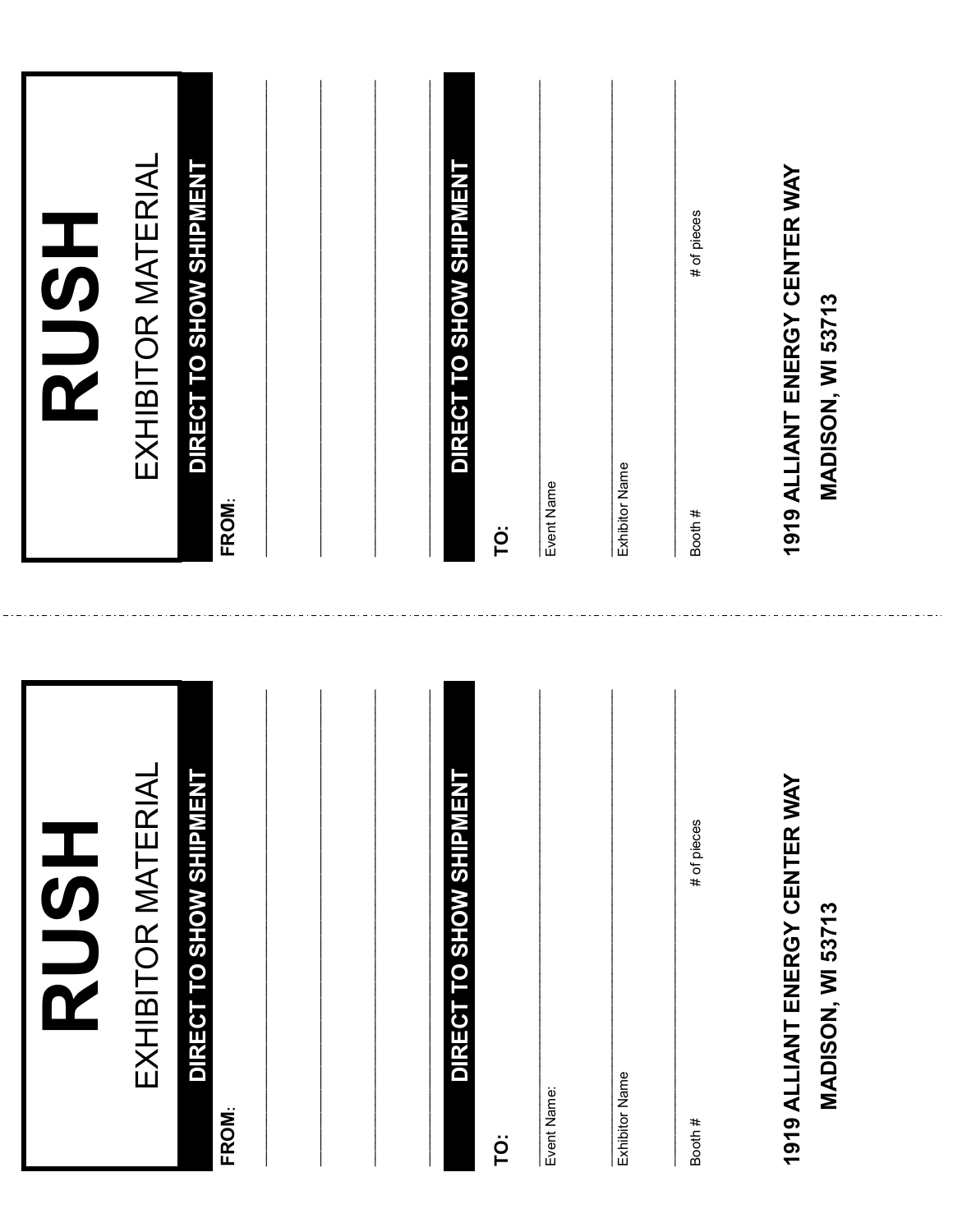| Energy<br>Center                                                     | ADVANCED/DIRECT SHIPMENT FREIGHT HANDLING ORDER FORM                                                                                                                                                                                                                                      |                                       |                                                |
|----------------------------------------------------------------------|-------------------------------------------------------------------------------------------------------------------------------------------------------------------------------------------------------------------------------------------------------------------------------------------|---------------------------------------|------------------------------------------------|
| <b>IMPORANT</b><br><b>INFORMATION</b>                                | • Freight is accepted up to 30 days prior to your event.<br>• The Center receives shipments Monday through Friday 7:00 a.m. - 3:30 p.m., except holidays.<br>. All shipments must have a bill of lading, delivery slip, or shipping label indicating the number of pieces,<br>and weight. |                                       |                                                |
| <b>HOW TO</b><br><b>ESTIMATE</b><br><b>FREIGHT</b><br><b>CHARGES</b> | Charges will be based on the weight of your shipment. 0-50 pounds minimum charge is \$25.00 plus<br>sales tax                                                                                                                                                                             |                                       |                                                |
|                                                                      | <b>Rate Classifications</b>                                                                                                                                                                                                                                                               | <b>Advance Per Pound</b>              | <b>Minimum Advance</b>                         |
|                                                                      | Crated or Skidded                                                                                                                                                                                                                                                                         | \$0.50                                | \$25.00                                        |
| <b>RATES</b>                                                         | Machinery/Other                                                                                                                                                                                                                                                                           | <b>Advance Price</b><br>\$165.00/hour | <b>Minimum Advance</b><br>\$82.50 for 1/2 hour |
| <b>INFORMATION</b>                                                   | Inbound weight must be listed or and estimate will be entered by staff.<br>Ship pre-paid; collect shipments will be refused.<br>Machinery will be unloaded into the parking lot to await placement instructions during ingress.                                                           |                                       |                                                |

**HOW TO**

**ESTIMATE** Charges will be based on the weight of your shipment. If you are unsure, please estimate. If there is a **FREIGHT** large difference after the shipment(s) is received, we will email to notify you of any additional costs. **CHARGES**

# **SAVE TIME...MONEY...WORRY! Ship early to our show site.**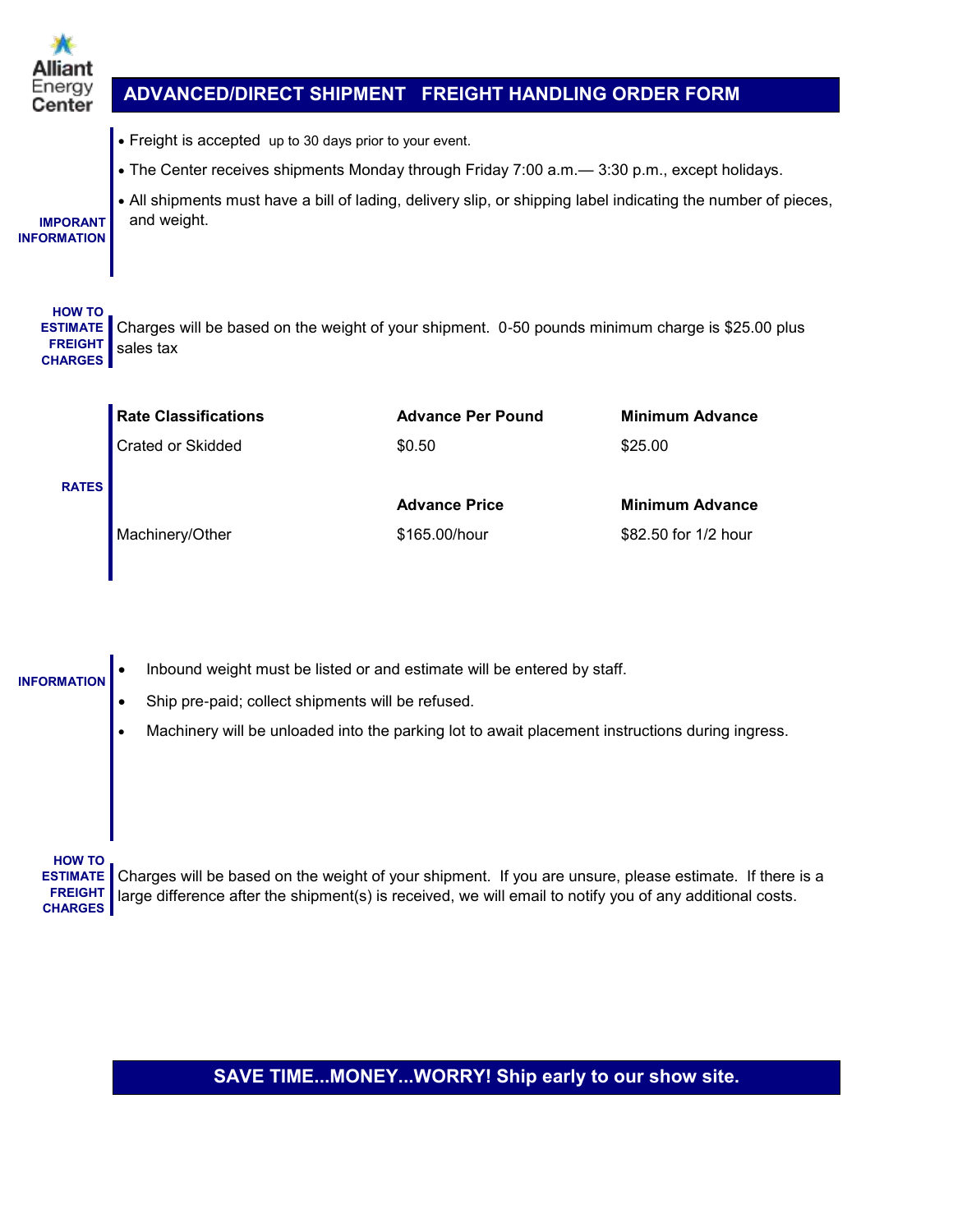

I

# **AUDIO / VISUAL / INTERNET / TELEPHONE**

All Audio Visual rentals include; delivery to the booth and pickup of equipment at close of show. Does not include an electrical connection.

| <b>Item Description</b>             |    | <b>Event Rental</b> |
|-------------------------------------|----|---------------------|
| <b>LED Displays</b>                 |    |                     |
| 32" LCD Display                     |    | \$225.00            |
| <b>Display Accessories</b>          |    |                     |
| Display tripod with 32" LCD display | £. | 315.00              |

#### **High-Speed Internet Connections**

Internet services are provided by a redundant, 1 gig fiber optic pipeline to the Alliant Energy Center campus. Secure, accelerated internet services are also available, and ensure a private, un-shared connection in the following purchase options.

Dedicated, secure, reliable 15 mbps Wi-Fi connection for up to 10 devices.

|                                    | Quantity X | <b>Price</b>  | = | Total |
|------------------------------------|------------|---------------|---|-------|
| $\blacksquare$ Wi-Fi 3mbps         |            | <b>FRFF</b>   |   | FREE  |
| WI-FI Wi-Fi 15 mbps Up to 10 users |            | \$300,00 each |   |       |
| Wi-Fi 15 mbps Additional 10 users  |            | \$100.00 each |   |       |

#### Personal Wi-Fi broadcasting through use of Mobile Hotspots is PROHIBITED!

These devices will directly interfere with internal communications as well as Wi-Fi distribution systems throughout the campus. Violators will be charged for any Wi-Fi outage or equipment damage. A minimum of \$1,500.00 will be imposed.

| <b>HARDLINE</b><br><b>INTERNET</b><br><b>DROPS</b> | A dedicated and secure, 15 mbps download and upload speed hardline, delivered to your booth location.<br>Internet Hardline Drop - 15 mbps | Quantity | х | <b>Price</b><br>\$300.00 each |   | Total |
|----------------------------------------------------|-------------------------------------------------------------------------------------------------------------------------------------------|----------|---|-------------------------------|---|-------|
| <b>TELEPHONE</b>                                   | VOIP Telephone Hookup w/ handset                                                                                                          | Quantity | X | <b>Price</b><br>\$300,00 each | = | Total |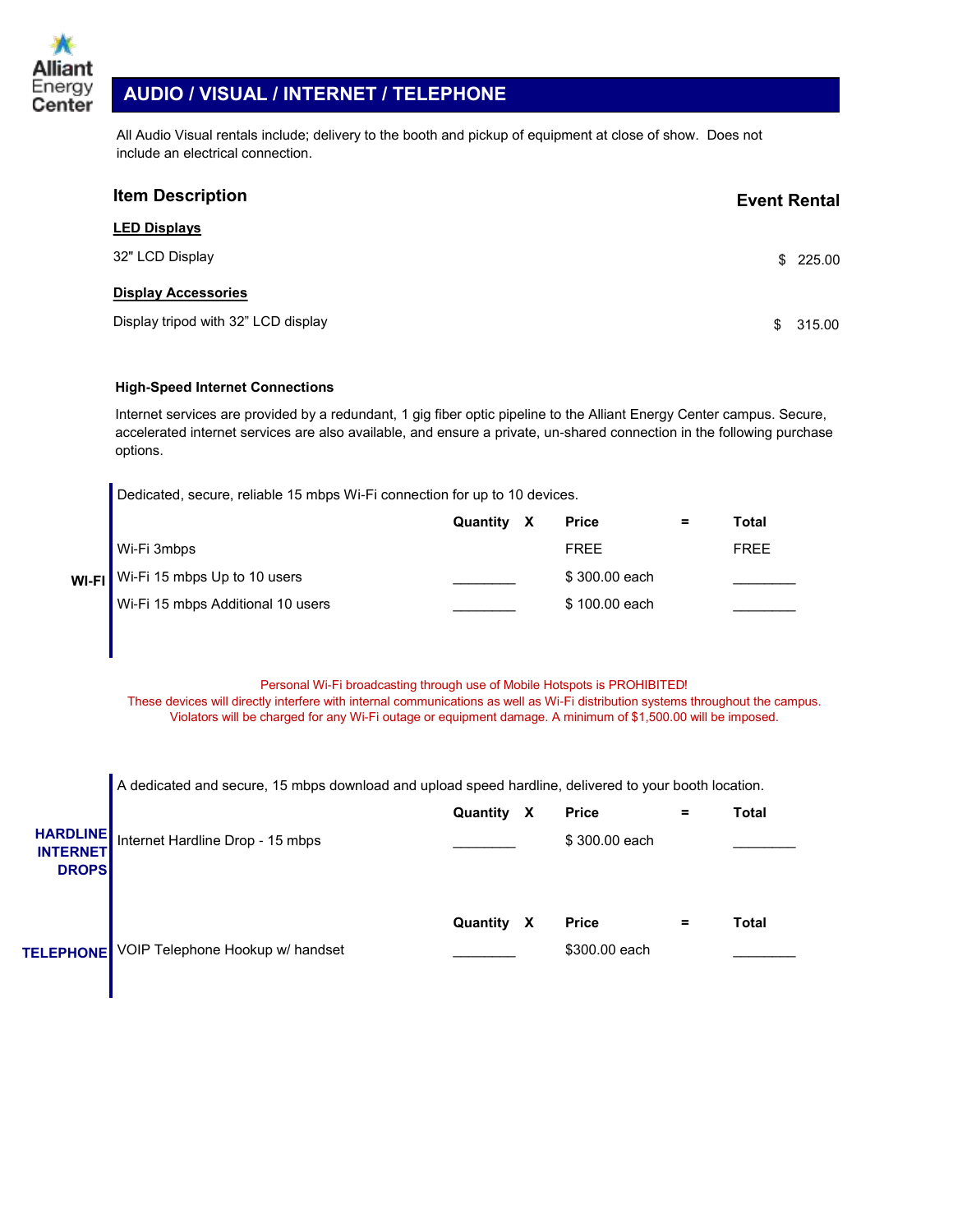

# **FORKLIFT SERVICE**

 In-Booth Forklift and Labor may be required to assemble displays or when uncrating, positioning, and re-skidding equipment and machinery.

### **Important**

**Information**

A forklift is required for moving equipment and materials weighing 200 pounds or more within your booth.

- If you require a forklift, a crew will be assigned consisting of a forklift up to 5,000lbs with an operator. Please call for quote if forklift over 5,000lbs is required.
- Forklift crews will be dispatched in the order that requests are confirmed.
- Services not cancelled within 24 hours or a no-show forklift need, will still be charged.
- The minimum charge for forklift crew is one (1/2) hour. Forklift rental thereafter is charged in half (1/2) hour increments. All rates are subject to change if necessitated by increased labor and material costs.

| <b>Description</b> | <b>Advance Rate</b><br>(per hour) | <b>Standard Rate</b><br>(per hour) |
|--------------------|-----------------------------------|------------------------------------|
| <b>Hourly Rate</b> | \$165.00                          | 198.00<br>S.                       |

# **HANGING SIGN SERVICE**

- MINIMUM of two (2) people under normal circumstances. However, at discretion, based on the scope of work and safety, 3 or more men may be required.
- Please order enough time to cover both the up and down.
- Standard prices will apply to all orders placed after the deadline date.
- Rates are per lift and crew per hour.
- ONE (1/2) hour minimum per lift/crew lift/crew thereafter is charged in half (1/2) hour increments.
- Equipment to hang sign is not included. Please make sure you have all cables/ties/chains required to hang your banner or sign.

| <b>Description</b>            | <b>Advance Rate</b><br>(per hour) | <b>Standard Rate</b><br>(per hour) |
|-------------------------------|-----------------------------------|------------------------------------|
| Hourly Rate for two operators | \$ 250.00                         | 300.00                             |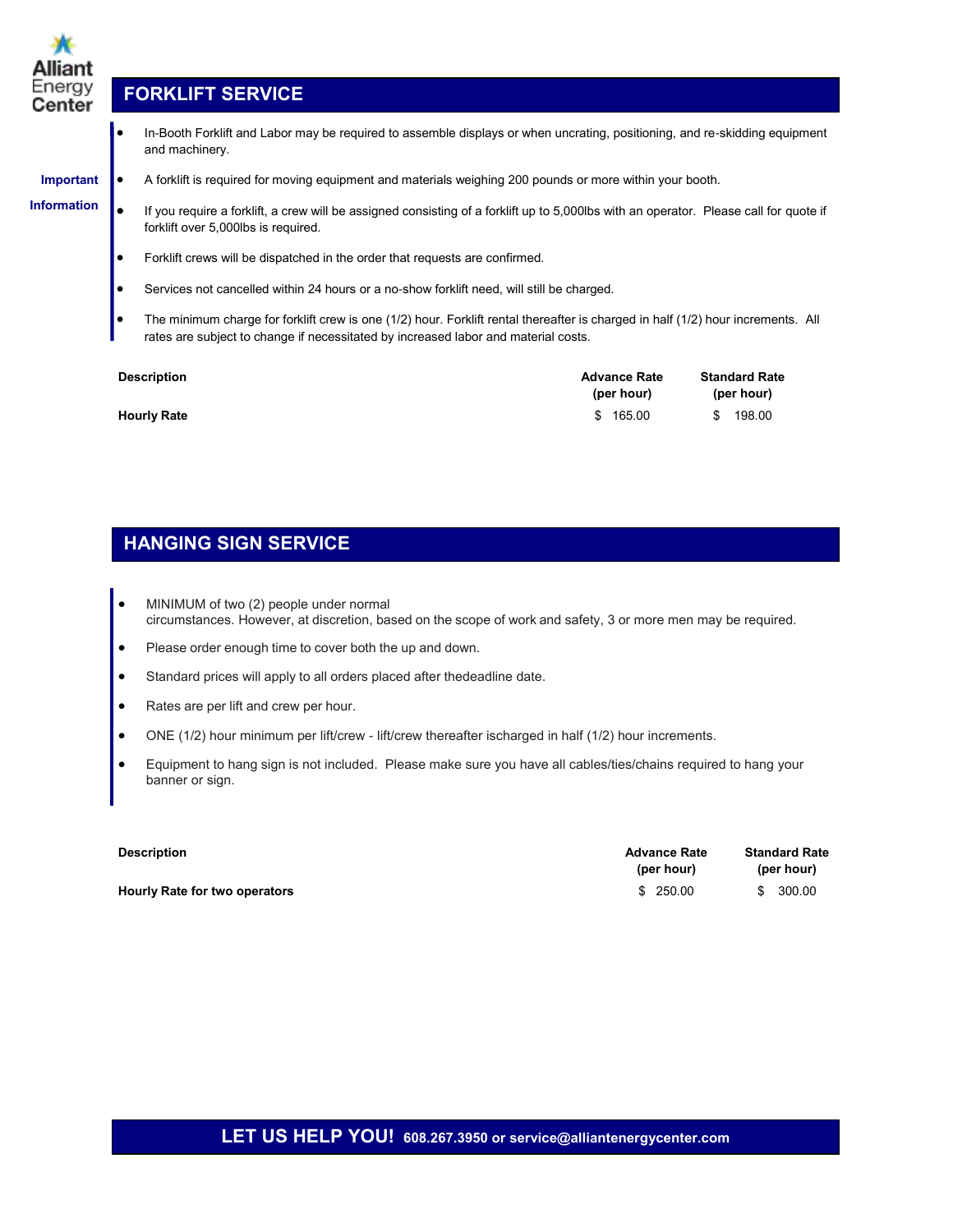

## **HANGING SIGN, ELECTRICAL, AV PLACEMENT DIAGRAM**

The grid below may be printed to layout the placement of your Hanging Sign. Please complete as clearly as possible, indicating the following:

- 1. Booth orientation: Please provide surrounding aisle and/or booth numbers, particularly for island booths. Also, please try to orient your booth to the overall floor plan so that the diagram does not have to be rotated.
- 2. Use diagram below to represent your booth space. Indicate how far in from each boundary you would like your sign placed.
- 3. The ceiling structure and relation to the support beams may require your sign to be moved from your specified location.



Feet in from the back Aisle  $#_$ 

A measurement scale can be applied as necessary to reflect the size of your booth.

10 x 10 use 1 square =  $1/4$  foot 20 x 20 use 1 square =  $1/2$  foot 40 x 40 use 1 square = 1 foot

### **ORDER ONLINE AT: www.alliantenergycenter.com/exhibitors**